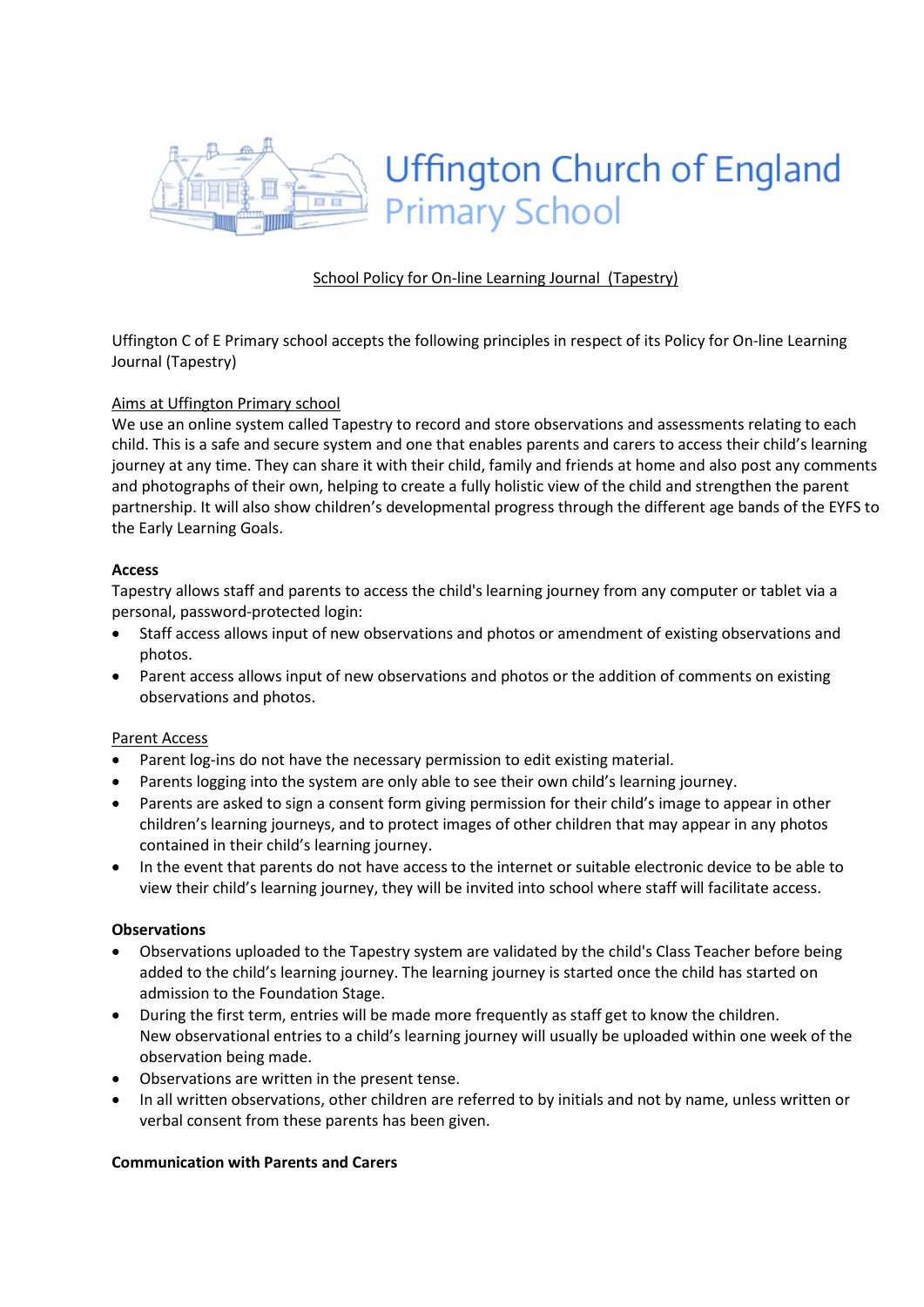Tapestry is not used as a general communication tool between school and home. A child's learning journey is a document recording their learning and development and parents may add comments on observations or contribute photos, videos or information about activities they have been doing at home. Parents may contact school through the usual channels for any other day-to-day matters.

Tapestry can be printed out or downloaded for any child leaving the school. If a child leaves in the middle of the school year, parents will be provided with a printed copy of the learning journey or the option to download. Permission will be sought from the parent before Tapestry is sent electronically to a new school. At the end of the year each child's learning journal will be downloaded onto a CD ROM for the children and parents to keep.

## Security and Safeguarding

The Tapestry system is hosted on secure dedicated servers based in the UK. Access to information stored on Tapestry can only be gained by a unique user ID and password.

All staff at Uffington Church of England Primary School have up to date safeguarding and e-safety training. As part of our commitment to safeguarding our children, all learning journeys are password protected so that parents and carers can only access the account of their child: other than family, only the child's Class Teacher, Teaching Assistant and headteacher will have access to the learning journey.

Staff use iPads to take photographs for observations. Photos will be uploaded to the journal as they are taken and then deleted from the device. If the photo cannot be uploaded onto Tapestry immediately (such as when there is limited or no Wi-Fi access) the photo will be stored on the iPad until it can be uploaded. Photos will not be stored on the iPad for longer than one week.

The class teacher is the only person permitted to take the iPads home to update Tapestry. The teacher has to sign and follow the school's Acceptable Use of ICT Policy to ensure that the iPad is for work use only and will not to be used by anyone else or for anything else.

All staff with access to Tapestry are required to sign to ensure they follow and agree with this policy annually. They also need to sign and adhere to the staff agreement (attached)

This policy will be reviewed annually as part of the review of the school's Acceptable Use of ICT Policy.

| Adopted by Uffington Church of England | September 2018                      |
|----------------------------------------|-------------------------------------|
| Primary school                         |                                     |
| Next Review                            | January 2020 (to bring in line with |
|                                        | Acceptable Use of ICT Policy)       |